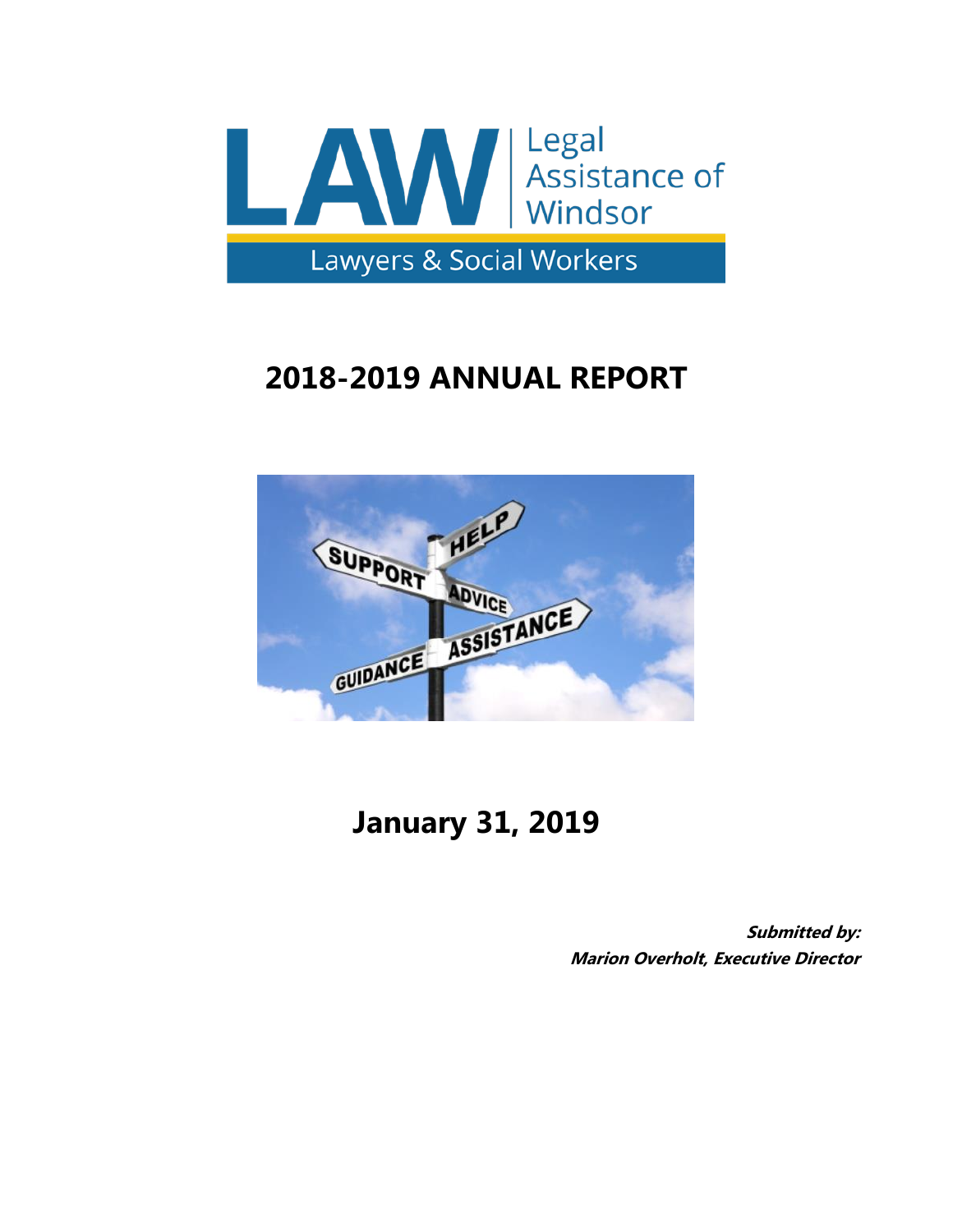## **Marion Overholt Executive Director**

2018 was an exciting year for LAW. We launched our I Decide project which provides legal advice and representation to individuals with intellectual disabilities. Our Anti Human trafficking work continued to expand and we lead an initiative through the Legal Health Checkup to provide anti human trafficking training to southwest region community legal clinics.



In June 2018, Amanda Pierce joined our staff as the Anti Human Trafficking Coordinator to replace Robyn Hodge for her maternity leave. Sharon George joined us in May as the new Indigenous Justice Coordinator. In May we hired Stephanie Dickson to lead the I Decide Project. In July Kelly Demers joined us as Support Staff.

Tamas Miko, Robin Wright and Kimberly Gordon will be retiring from the Board of Directors. We appreciate their exceptional service and dedication to the work of LAW and wish them all the best. Kimberly has served on the Board for 6 years and has actively supported us in all of the transformations of our services and location.

## **Legal Aid Ontario**

We have updated our participation agreement in the ELK (Essex Lambton Kent) clinic partnerships. Jayne Mallin our Regional Vice-President visited the clinic in September. Jayne is now the Vice President in charge of all of the clinics in Ontario. LAW will be participating in the upcoming discussions generated by the Auditor General's Report on the role of Community Legal Clinics.

## **Academic Program**

We had full enrollment of full time and part time law students for both academic terms. Our MSW student program remains an attractive placement for the social work students. We also had a student placement at the Sarnia Community Legal Clinic.

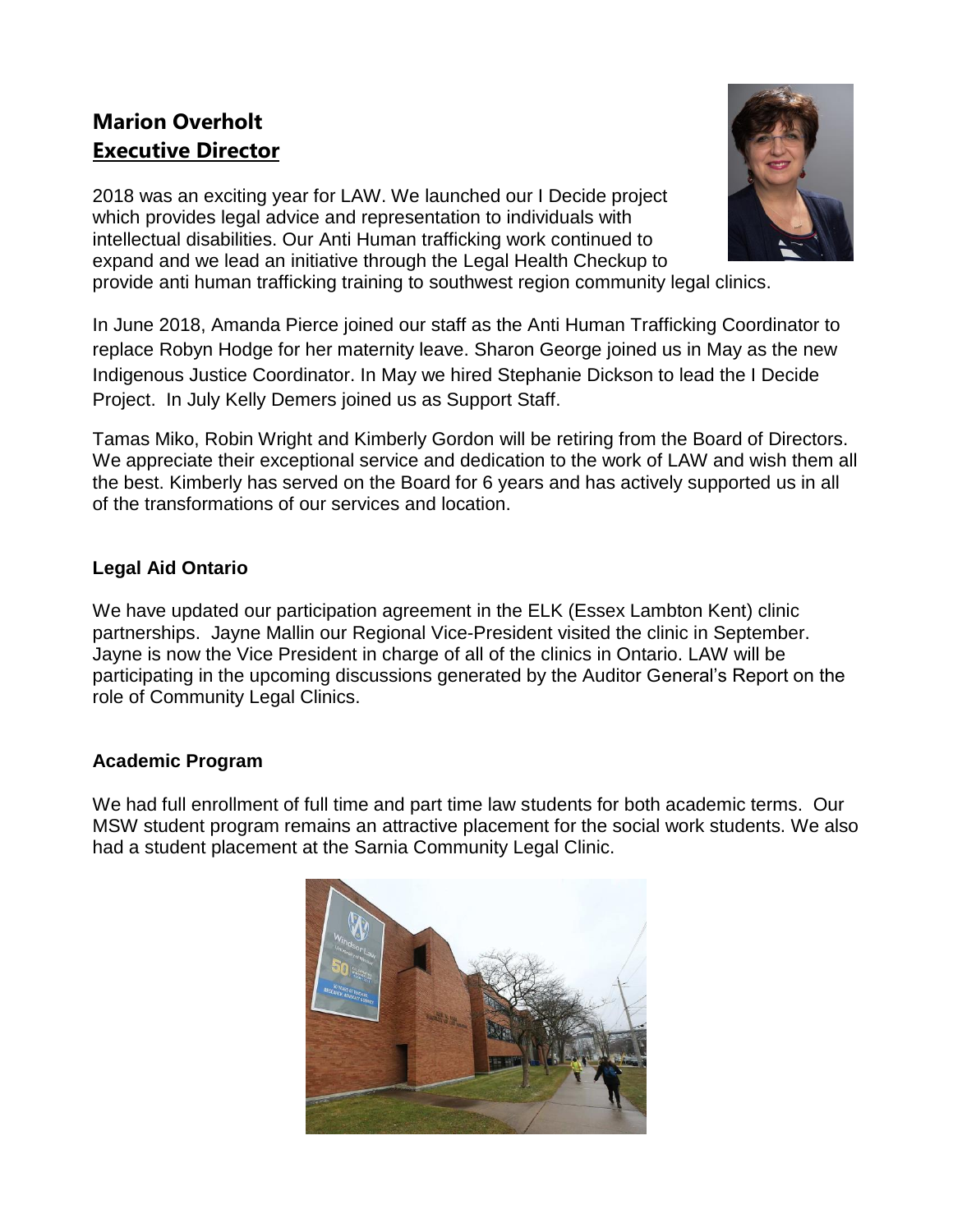#### **Casework**

LAW's downtown location is essential to our delivery of services to low income residents. 59% of our clients live in the core downtown area. From April 1, 2018 to January 15, 2019 we opened over 850 files, of those 252 were clients attending our new LTB Summary Advice Clinic to receive immediate advice on housing matters.

Housing and income maintenance (Ontario Works, Ontario Disability) are our largest client needs. Human trafficking and non-status immigrant clients continue to receive legal and social work services. The long term benefits obtained for our clients amounted to over \$3.5 million dollars.

#### **Outreach Activities**

Marion is continuing her second term of service on the Advisory Board to the Legal Aid Ontario Board of Directors. We remain active in the 672 Committee and the Human Services Justice Coordinating Committee. We continue to monitor the implementation of benefit and regulation changes for income security. We participated in the discussions with City Council on the licensing of residential landlords. We hosted a community forum in the fall with our local members of parliament, where over 100 participants presented their concerns. We have expanded our outreach program and presented 39 public legal information sessions to the general public.

#### **Lawyers Feed the Hungry**

LAW continues to serve meals at the Downtown Mission two to three times each term.



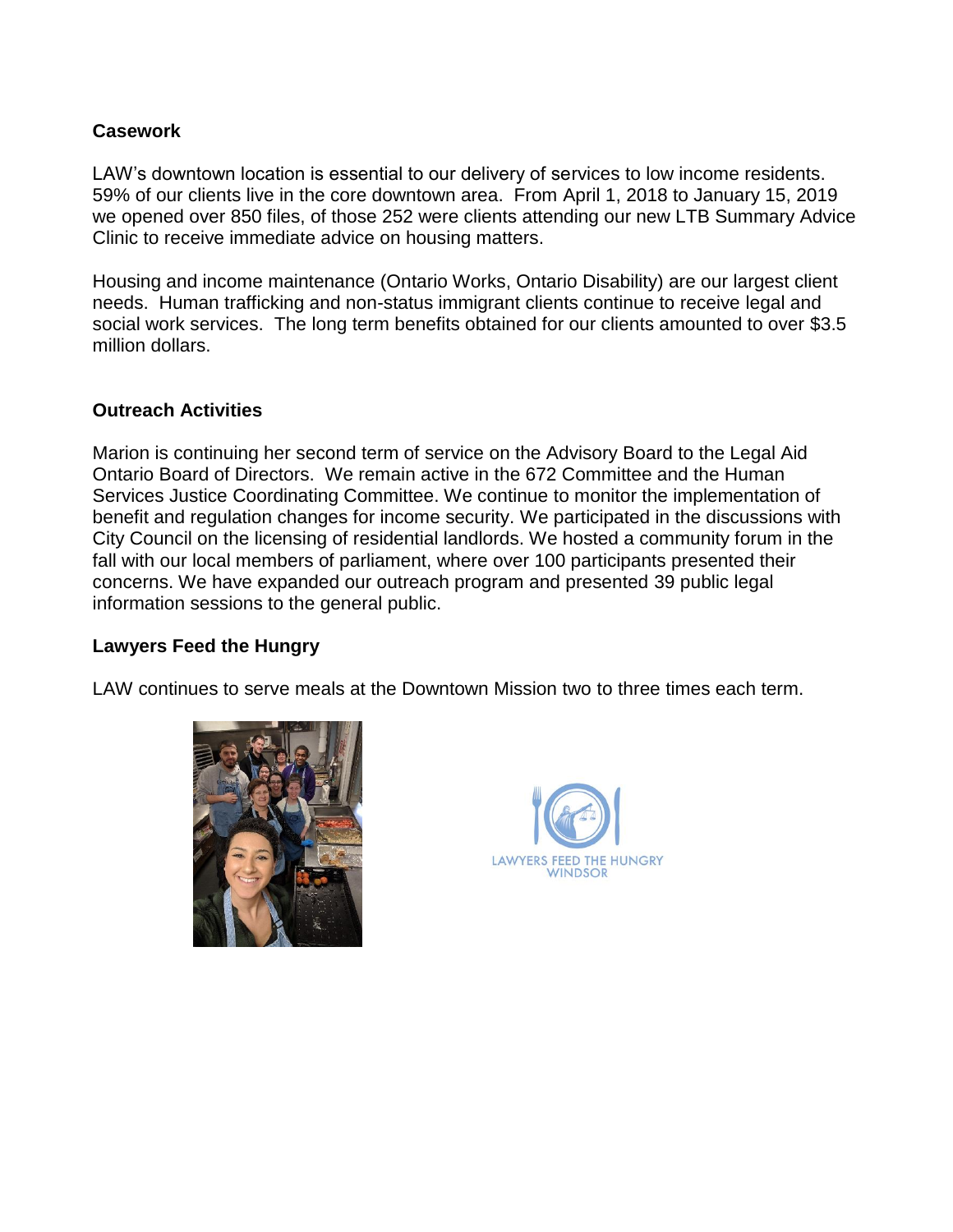## **2018-2019**

#### LAW STAFF

- Executive Director **Marion Overholt** Marion Overholt Co-ordinator of Social Work Programs Shelley Gilbert Staff Lawyer **Gramma** Dennie Staff Lawyer **Anna Colombo** Anna Colombo Staff Lawyer **Arlene Dodge Arlene Dodge** Staff Lawyer Stephanie Dickson Staff Social Worker Claire Gatto Human Trafficking Project Co-ordinator Amanda Pierce Youth In Transition Worker **Gillian Golden** Indigenous Justice Co-ordinator Sharon George Service Co-ordinator **Laura Pratt** Intake worker **Sarah Whalen** Sarah Whalen Support Staff Kelly Demers Articling Student **Laura Noceta** 
	-

#### LAW BOARD

President Hugo Vega

Vice President **Dean Chris Watters** Treasurer **Adam Wydryznski** Secretary Marion Overholt (Ex officio)

#### LAW DIRECTORS

Rielly McLaren Robin Wright Tamas Miko

Laura Stairs **Marion Fantetti** Susie Jones **Kimberly Gordon** 

#### Ex officio:

Johanna Dennie, Staff Lawyer Jillian Rogin, Academic Clinic Professor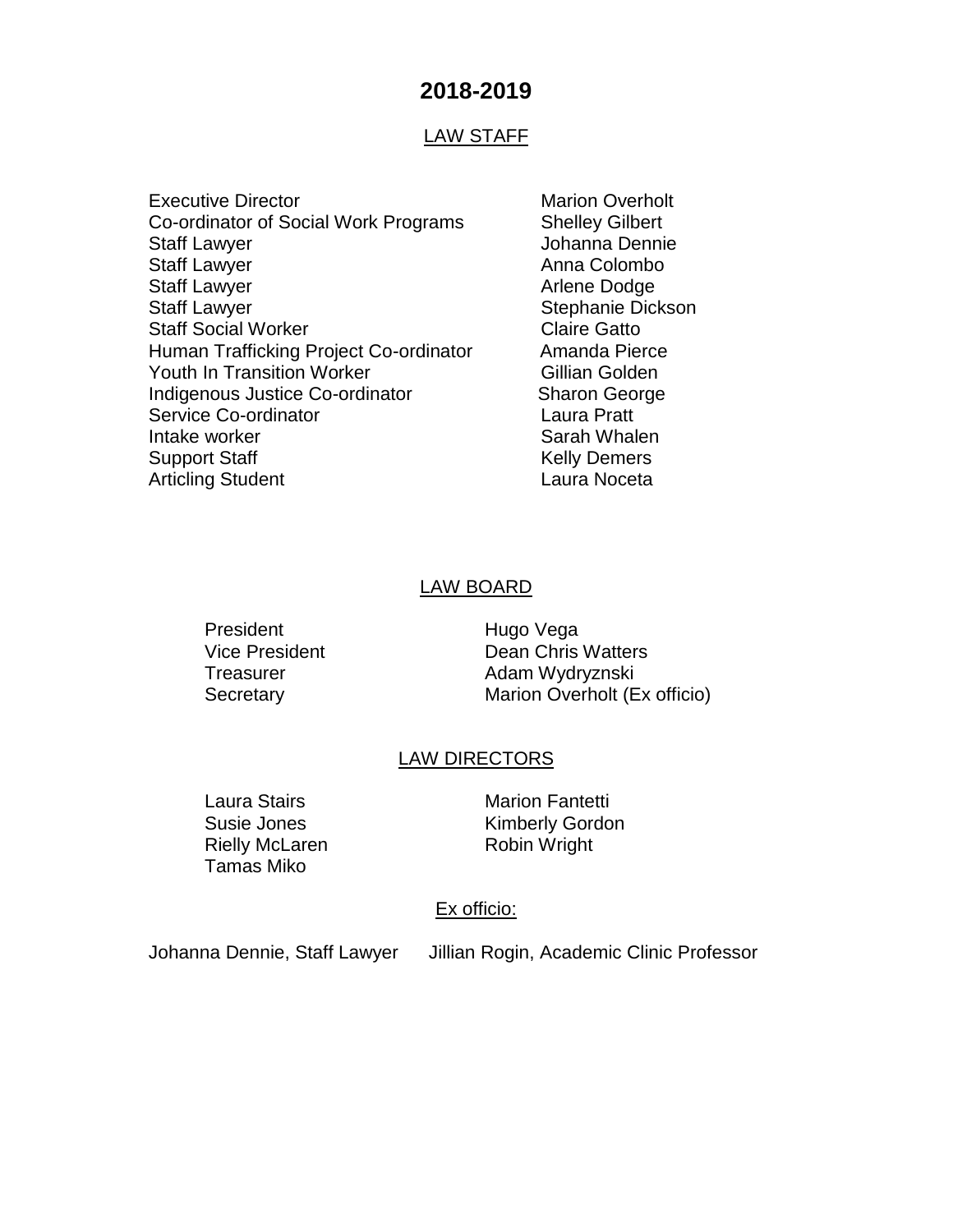## **Shelley Gilbert Coordinator of Social Work Services**



## **Victims of Crime**

The majority of my work at Legal Assistance of Windsor continues to involve supporting victims of various types of crimes of violence including sexual, physical assault and exploitation. Support of survivors often involves providing advocacy in multiple areas simultaneously including housing, financial assistance, criminal court navigation and criminal injuries compensation.

In addition, crisis intervention and ongoing counselling is provided to victims to assist them to address the immediate impact of victimization and re-establish tools and strategies to move forward. These supports are crucially important for victims who live with anxiety, depression and post traumatic symptoms resulting from victimization.

We have strong collaborations in support of these victims including Victim Services Windsor Essex, Victim Witness Assistance Program and Hiatus House.

## **Migrant Workers and Partnerships**

Over the past year, I have established a partnership with the United Farm and Commercial Workers Union (UFCW) to outreach to migrant workers and provide information and screening of their circumstances for exploitation. As a result, I am providing support to 9 labour trafficked people and was successful in advocating for law enforcement to investigate and in getting temporary residence and work permits.

I have also established relationships with other new comer victims and have worked collaboratively with our staff lawyers and private lawyers in Windsor and across the province to ensure their immigration legal needs are met. In these circumstances, I attempt to ensure people are aware of and are accessing all rights and entitlements to Ontario Works, housing and health care.

## **Canadian Council for Refugees (CCR)**

Currently, I am the co-chair of the CCR's Anti-Human Trafficking Committee. The committee is made up of service providers from across the country. In June 2018, the CCR hosted an international conference of approximately 800 people. At that time, I facilitated 2 sessions regarding issues related to trafficking and participated in a number of sessions related to the needs of refugees.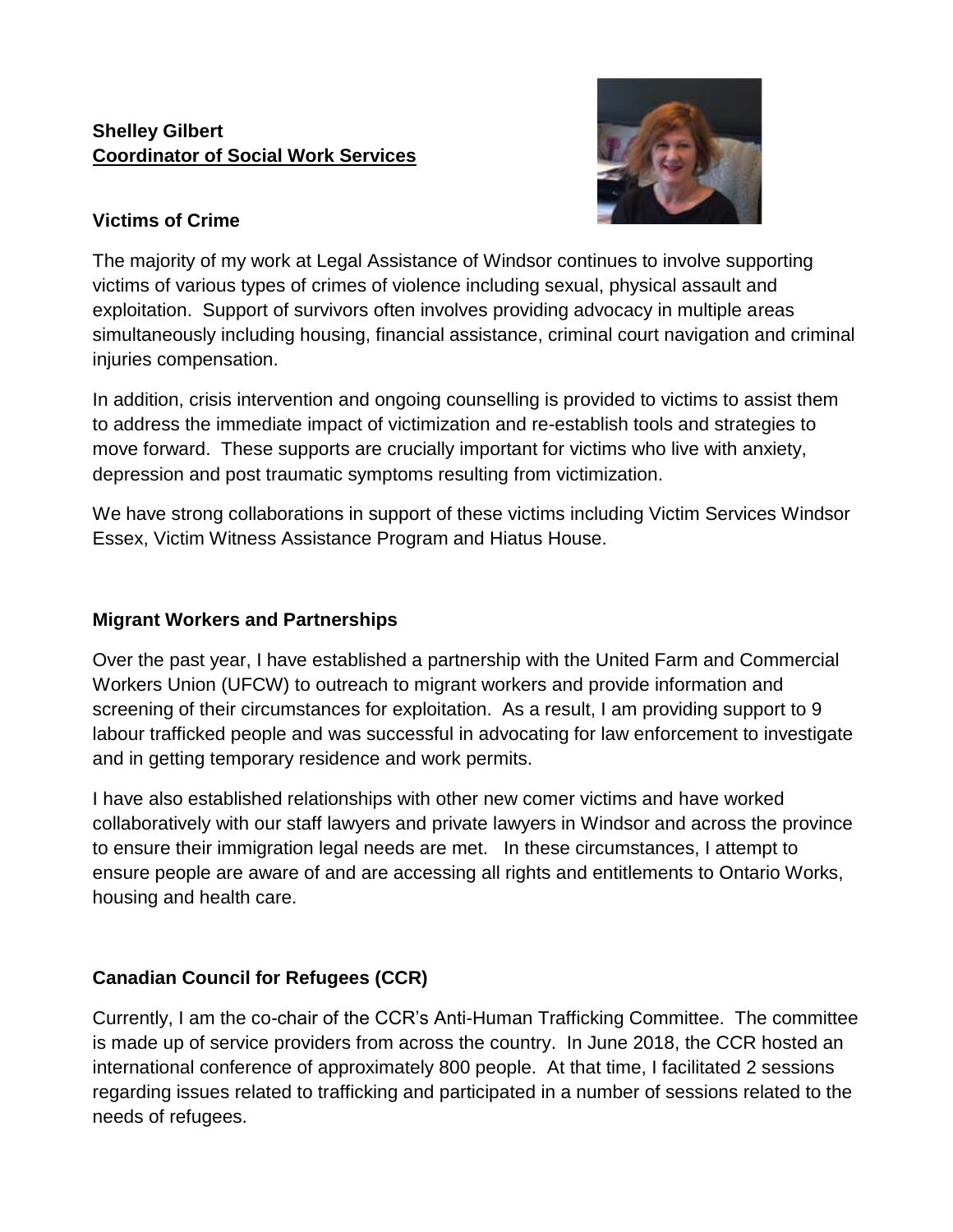As well, in November 2018 I facilitated a workshop and forum on human trafficking in Montreal as well as facilitated the plenary session. Much of the work has centred on the establishment of an advocacy strategy. The strategy is now in the final stages and culminated from comments and information obtained from participants in CCR forums over the past year. I have also co-delivered webinars hosted by the CCR on Human Trafficking in the Law which is an information guide meant for lawyers as to how various forms of exploitation and human trafficking may influence a legal matter, including an immigration case.

## **Housing**

A lack of affordable housing has caused an increase in need across the city. As a result, I have been part of the City of Windsor's By-names List Committee. This committee is composed of service providers and attempts to ensure homeless people in Windsor Essex are "matched" with appropriate services to support and house them. Getting on the By-Names list involves ensuring an assessment is completed and an application is submitted to register the individual or family on the list.

Legal Assistance of Windsor continues to provide rent supplements to trafficked or high risk individuals through the WEFIGHT initiative. We currently have 10 trafficked people living in safe, affordable housing with a rent supplement.

## **Treatment and Recovery**

The addiction epidemic in Windsor is impacting many of our clients and/or their loved ones. I currently participate on the treatment and recovery working group composed of service providers and people in recovery. The work of the group is intended to streamline services and ensure information regarding programming is available throughout the community.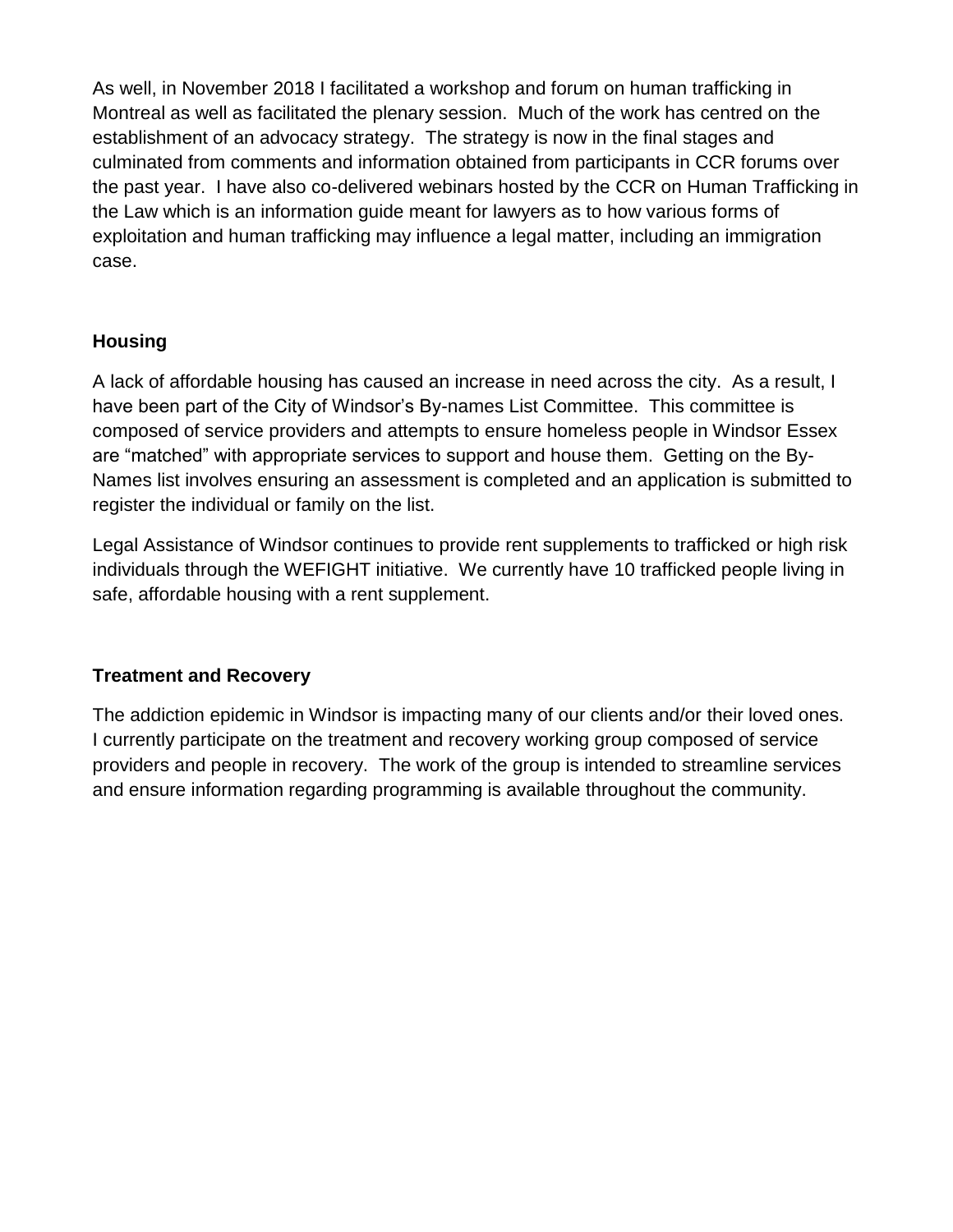## **Johanna Dennie Staff Lawyer**

LAW provides support in the areas of Immigration and Refugee law to migrants with precarious immigration status in the Windsor-Essex County area.

LAW assists clients with the submission of immigration and refugee applications in a wide variety of areas, including, but not limited to, the following:

- Work Permits, Visitor Permits, and Restoration of Status
- Temporary Resident Permits
- Applications for Permanent Residence on Humanitarian and Compassionate Grounds
- Citizenship Applications, including requests for exemptions from the Language and Knowledge Requirements
- Requests for Exemptions to Inadmissibility, such as criminal, medical, or financial
- Family Class Sponsorship
- Refugee Protection applications
- Pre-removal risk assessment
- Applications for Judicial Review at the Federal Court

## **Family Reunification**

In some cases refugees (and other migrants) who are resettled in Canada must leave their family members behind when they come to Canada. This may include their spouse and/or their children. Reuniting with these family members can be a long and complicated process, and in some cases applicants may be barred from sponsoring their family, if for example they did not disclose to Canada that they were married or had children. There are many reasons why a migrant may not disclose the existence of their family members, ranging from a simple mistake or miscommunication, to fear that they or their loved ones will be in danger. Over the past year, LAW has assisted in several cases of family separation, by assisting clients to submit applications to sponsor their family members and eventually reunite with them in Canada.

## **Migrant Worker Population in Essex County**

While 5000-6000 foreign workers arrive in Essex County each year, there is no federally or provincially funded program designed to enable these workers to navigate the immigration system in order to ensure their continued legality as temporary migrants. Their difficulty accessing information regarding immigration regulations is compounded by barriers such as language, locality and mobility. LAW, with the support of students, continues to respond by:

- Providing public legal education through information sessions to temporary foreign workers;
- Disseminating educational materials to inform workers of their obligations and rights under immigration law;

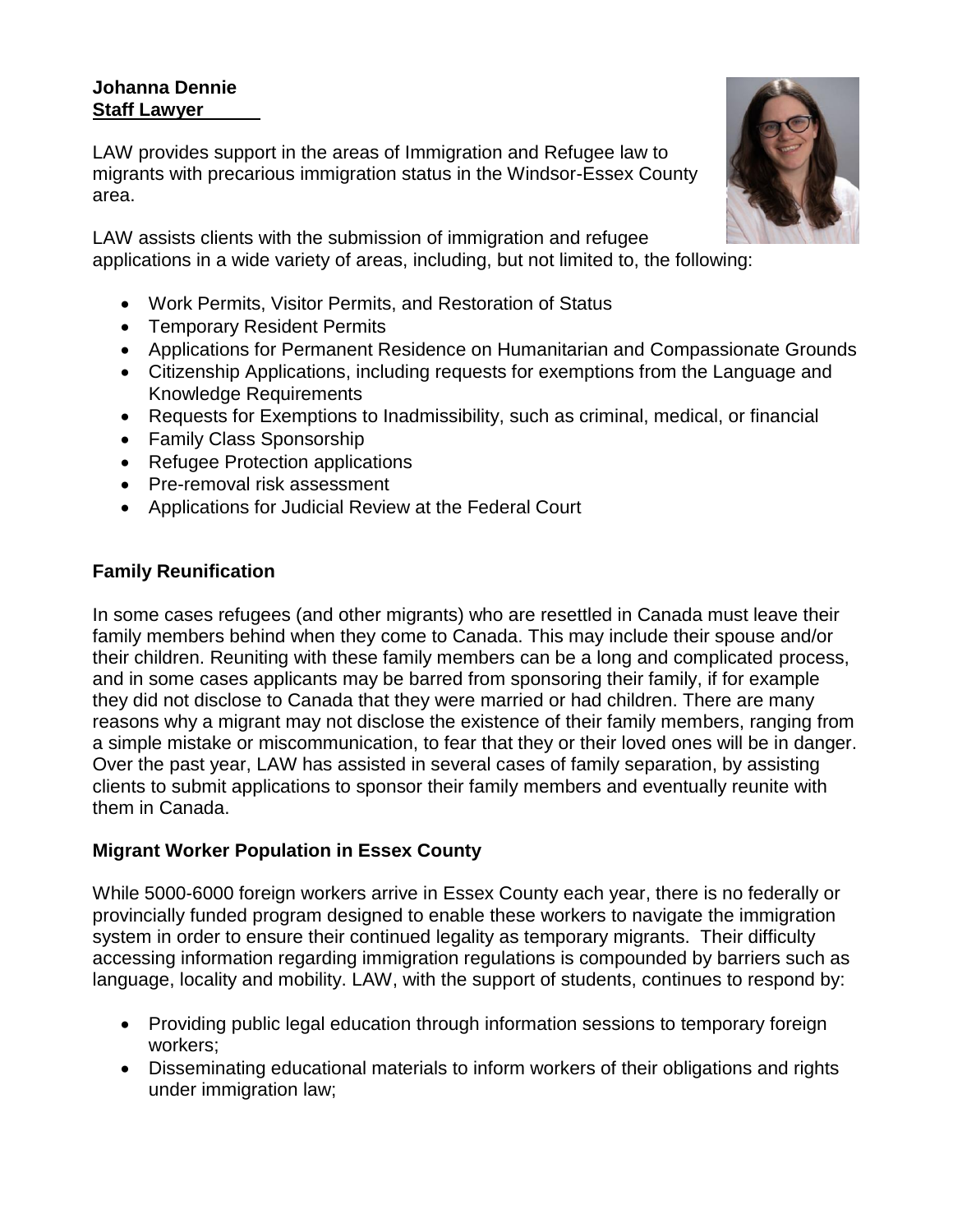- Presenting legal information to community agencies and leaders that interact with workers;
- Meeting with employers to discuss fair recruitment practices and to provide information regarding the immigration issues faced by their workers;
- Submitting individual work permits on behalf of clients;
- Providing assessment and advice regarding other immigration options;
- Identifying legal needs and referring workers to other community clinics, non-profit organizations or government agencies and departments, i.e. Windsor Workers Education Centre, IAVGO Community Legal Clinic, Human Rights Legal Support Centre, Ministry of Labour, WSIB, and the Police.

#### **Citizenship Waivers**

Under the *Citizenship Act,* permanent residents of Canada who wish to apply for citizenship must demonstrate a working knowledge of English or French, and must pass a test in English or French to demonstrate their knowledge of Canadian laws and norms. Often, LAW finds that our clients, particularly those with learning disabilities and trauma, are unable to meet these requirements and are thus barred from Canadian citizenship.

Over the past year the clinic has continued to take on a number of cases in which clients will require waivers for language and knowledge components of their citizenship applications. Students assist clients to obtain medical opinions and put forth substantive legal reasons, based on medical evidence and client history, for an exemption due to disability. In addition to written legal submissions, students accompany clients requiring waivers to their citizenship hearing.

#### **Inadmissibility**

Temporary and permanent residents of Canada can be found "inadmissible" to Canada on several grounds, such as having been convicted of a crime, or for having a medical condition which is believed to cause an excessive demand on Canada's health services. The results of an inadmissibility finding can be severe, including refusal of applications, loss of status in Canada, and deportation. LAW assists clients who are facing admissibility proceedings by advocating with immigration officials to have the inadmissibility waived on humanitarian and compassionate grounds. LAW's advocacy on behalf of clients may include written submissions, or representation at an Admissibility Hearing before the Immigration Division of the Immigration and Refugee Board.

## **Temporary Resident Permits**

A person who is inadmissible to Canada may request a Temporary Resident Permit to allow them to enter or remain in Canada despite their inadmissibility. For example, LAW has assisted survivors of violence and exploitation to obtain Temporary Resident Permits in order for them to remain in Canada and participate in the criminal justice process against their abusers. LAW has also assisted a number of these clients who wish to remain in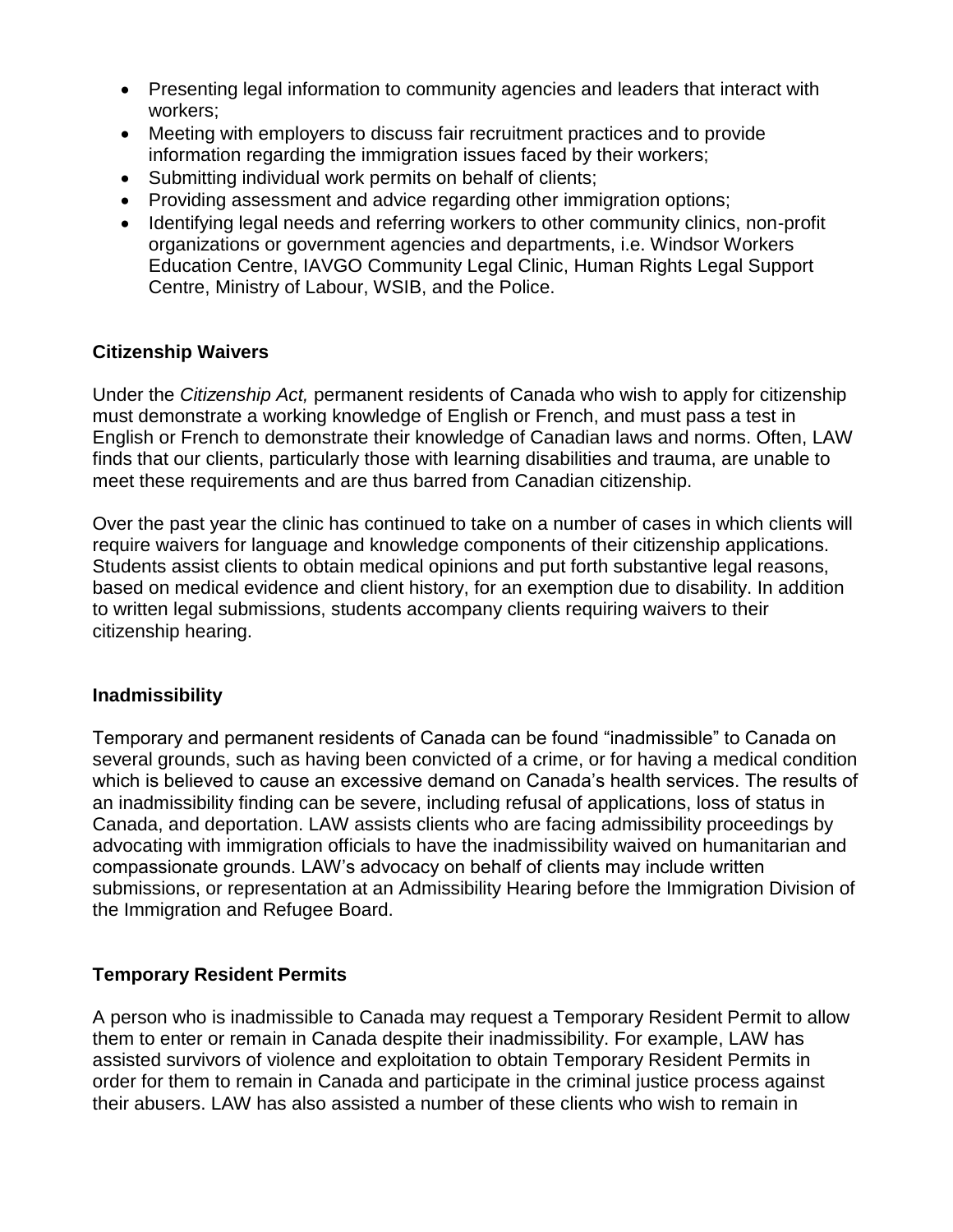Canada permanently to submit applications for permanent residence on humanitarian and compassionate grounds.

#### **Law Reform Initiatives/ Community Outreach and Education**

Provincially, I represented LAW at the Inter Clinic Immigration Working Group (ICIWG), a coalition of legal workers at community clinics whose mandate is to support advocacy for refugees and immigrants serviced by community legal clinics.

LAW is also a member of the Canadian Council for Refugees, a national non-profit umbrella organization committed to the rights and protection of refugees and other vulnerable migrants in Canada and around the world and to the settlement of refugees and immigrants in Canada. The CCR engages in dialogue with Immigration, Refugees and Citizenship Canada, Canada Border Services Agency, the Immigration and Refugee Board and other levels of government to get our member's concerns heard in order to resolve problems affecting refugees, immigrants and vulnerable migrants to Canada. As a member organization, LAW benefits from the CCR's information-sharing and advocacy networks, as well as participation in the CCR's national consultations and discussions.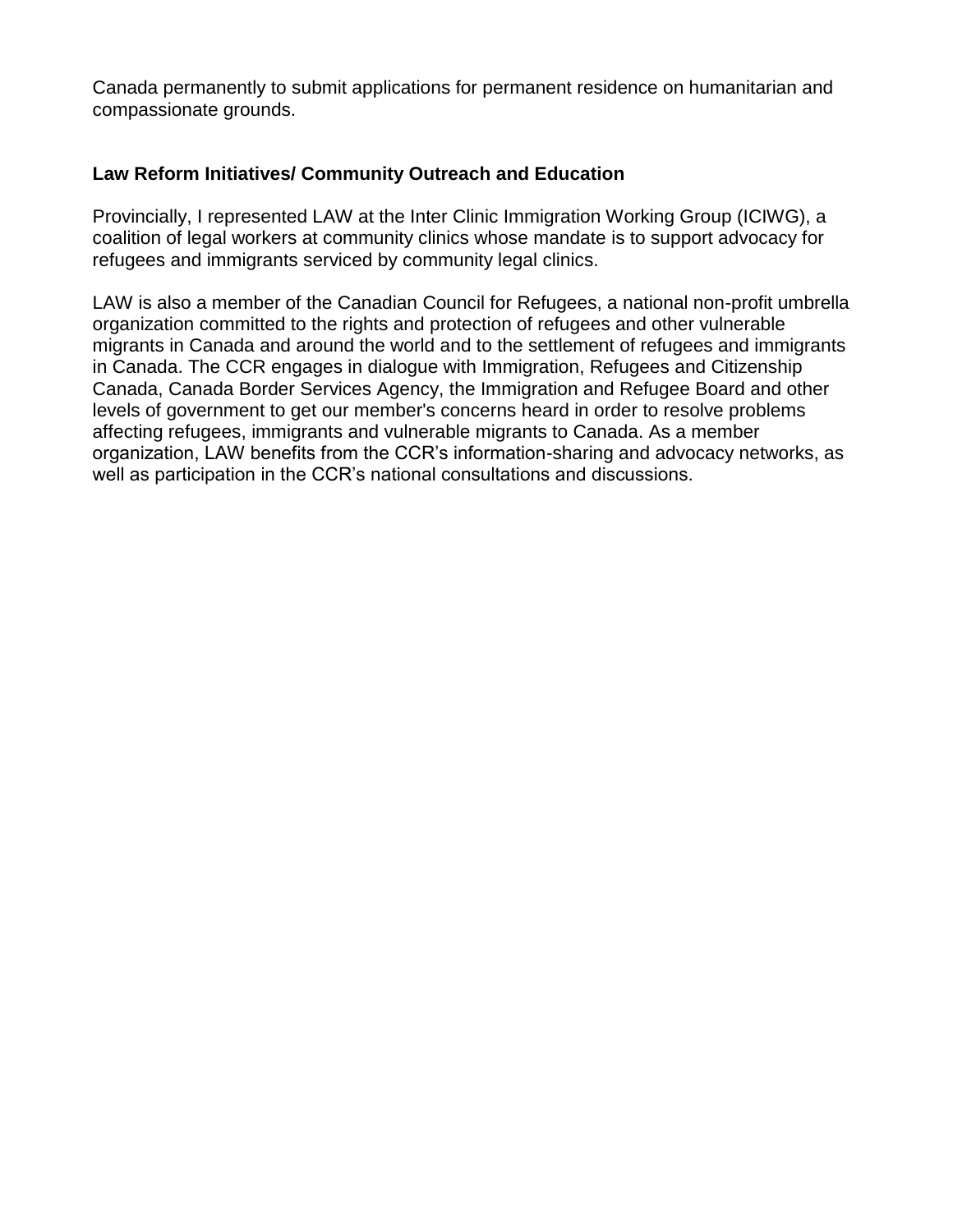#### **Anna Colombo Staff Lawyer**

#### **Housing**



Vacancy rates in Windsor remained low in 2018 and rents continued to increase. As such, we continued to see high demand in the area of

evictions as landlords continued to seek to end tenancies. Moreover, the safe and affordable housing options for low-income tenants facing eviction were few.

Our Tenant Duty Counsel program also saw a significant increase of tenants served in 2017- 2018 compared to the previous year.

At LAW we advise and represent tenants who are facing imminent eviction, either challenging the eviction at the Landlord and Tenant Board or working with our social workers to assist our clients plan for eviction.

In addition to representing on eviction matters at the start of the eviction process, we file requests to review where the tenant was not reasonably able to participate in their hearing, motions to set aside where the tenant may have not been able to follow a previously agreed to settlement, and motions to void where the tenant was able to pay all arrears of rent owing.

Because the relatively more straightforward eviction matters are able to receive assistance through our summary advice clinic, we have seen an increase in the complexity of eviction cases we are retained on. This includes seeing an increase of the number of files with intersections between eviction and mental health, substance use disorder, and physical health.

Our advocacy includes accessing financial resources and connecting clients with supports and referrals to maintain a successful tenancy.

We provide regular legal education presentations on tenant rights and responsibilities to community organizations, and engage in systemic advocacy work with various agencies and landlords.

#### **Criminal Injuries Compensation**

We continued to represent clients at the Criminal Injuries Compensation Board for individuals who have experienced physical or sexual violence as children or adults. We have had ongoing success in obtaining awards for pain and suffering and the cost of psychological therapy.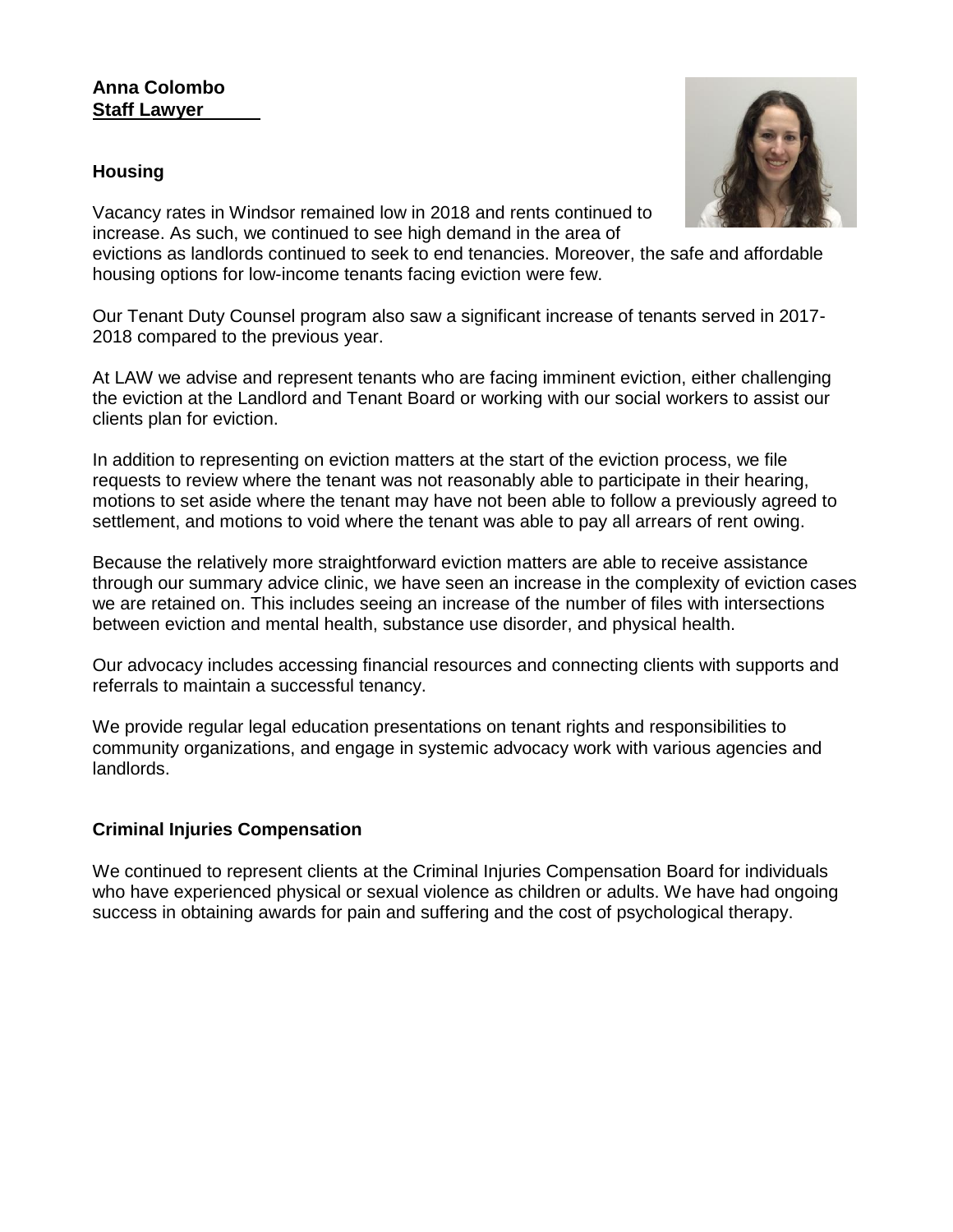#### **Arlene Dodge Staff Lawyer**



LAW provides legal advice in the area of public benefits law, including appeals to the Social Benefits Tribunal for Ontario Disability Support Program (ODSP) denials, medical reviews; and Ontario Works matters, denial of benefits, overpayments and reconsiderations.

With respect to the ODSP, reviews are conducted by the Disability Adjudication Unit (DAU) to determine if an individual is still eligible for benefits as a person with a disability and/or they are denied ODSP based upon their sometimes lack of medical information. We review the information in order to obtain and submit new medical evidence. Results are sometimes positive resulting in the reversal of decisions and our clients become eligible for ODSP. We ensure that our students are well prepared for representing our clients before the Social Benefits Tribunal.

With respect to the Ontario Works benefit files, there are some clients that are refused benefits as their spouse is not in the country to attend the intake appointment or to sign the application due to circumstances out of their control (i.e. the spouse has no travel documents to be able to leave the country of origin and enter Canada or there are allegations of domestic violence). We assist our clients in filing internal reviews and appeals to the Social Benefits Tribunal, as well as providing representation before the Tribunal.

Overall, LAW continues to advocate for the rights of those who are not able to represent themselves, based on many systemic barriers. LAW strives to provide access to justice for the residents of Windsor-Essex County.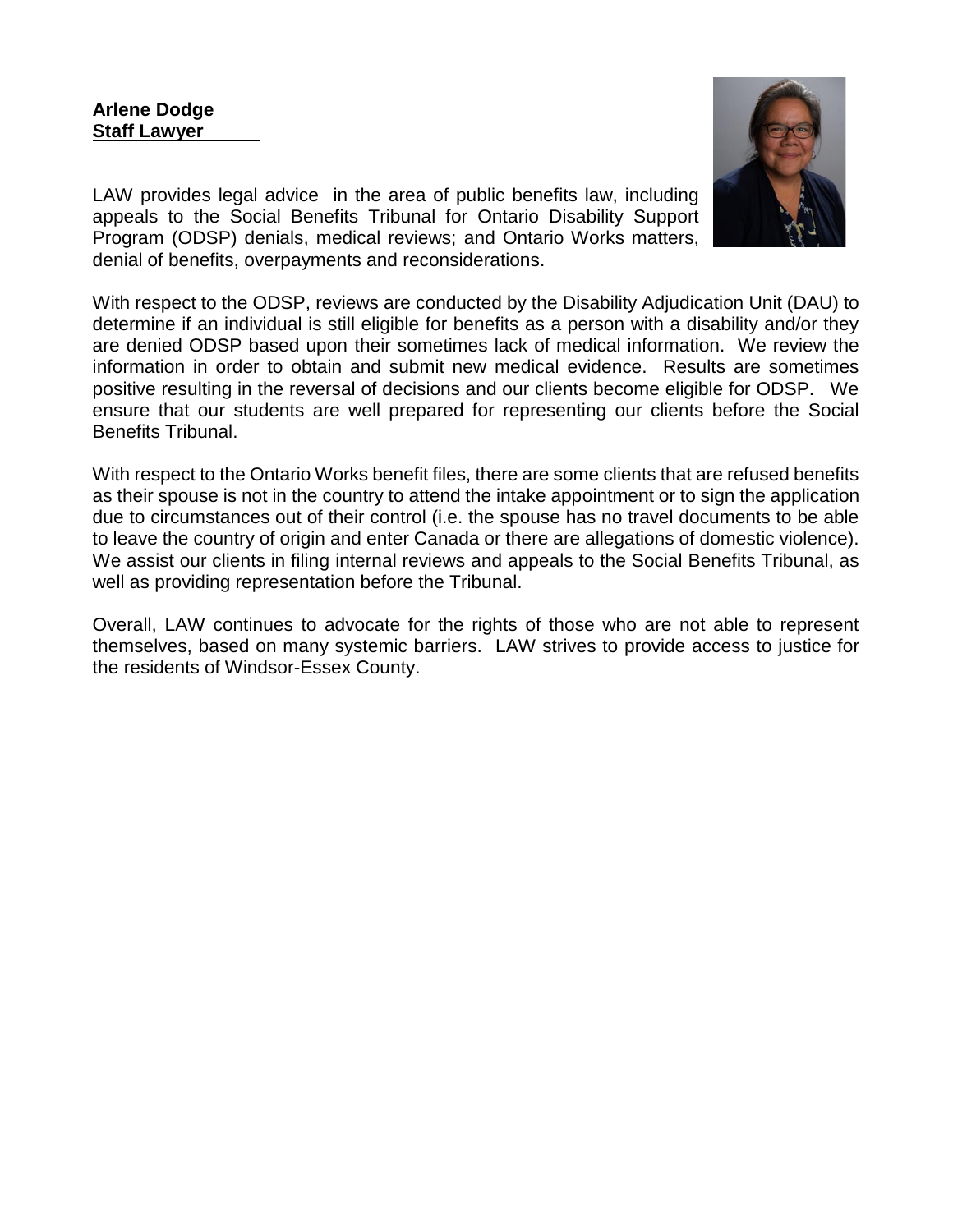#### **Stephanie Dickson Staff Lawyer**

I joined LAW as a staff lawyer in May 2018. After my call to the Ontario Bar in 2009, I began my legal career in class actions at Siskinds law firm. From 2012-2018, I was a staff lawyer at Neighborhood Legal Services in London, where I worked in social justice law, with a special focus on disability benefits and income security appeals.



## **Expanded Services at LAW**

In May 2018, LAW launched The I Decide Project. The purpose of the project is to deliver rights-based education and services to community members with intellectual disabilities, in order to promote self-directed decisions and planning. This initiative is funded through the Strategic Program Investments Fund, established through the settlement agreements reached in the class action lawsuits brought by former residents of the Huronia, Rideau and Southwestern Regional Centres.

To date, I have handled 42 different intake matters, 23 of which have become open, ongoing legal files. The most frequent service requests include Powers of Attorney (drafting and revoking), general capacity/substitute decision-making advice, guardianship issues and concerns around financial abuse. Currently, there are two law students working under my supervision.

## **Documentary Video**

On December 5, 2018, we hosted some 200 attendees at the Capitol Theatre for the screening of our 30-minute documentary video called "I Decide". The video, directed by Chris Rabideau and Christie Nelson, highlights the journey of a local resident with an intellectual disability, while shedding light on Ontario's long history of institutionalization and segregation. We are now turning our attention to the creation of video "shorts" with different legal topics, to be featured on our social media and in future training sessions.

#### **Outreach**

During the month of August, we held five interactive, informative I Decide-themed workshops. In total, we had over 40 participants, including individuals supported by Community Living Windsor and Essex County. We also established the I Decide Steering Committee, which meets monthly to review the direction of the project and to discuss systemic issues. For 2019, we are planning a number of training sessions that will highlight decision-making rights for various audiences, including people with disabilities, family/friends and agency staff.

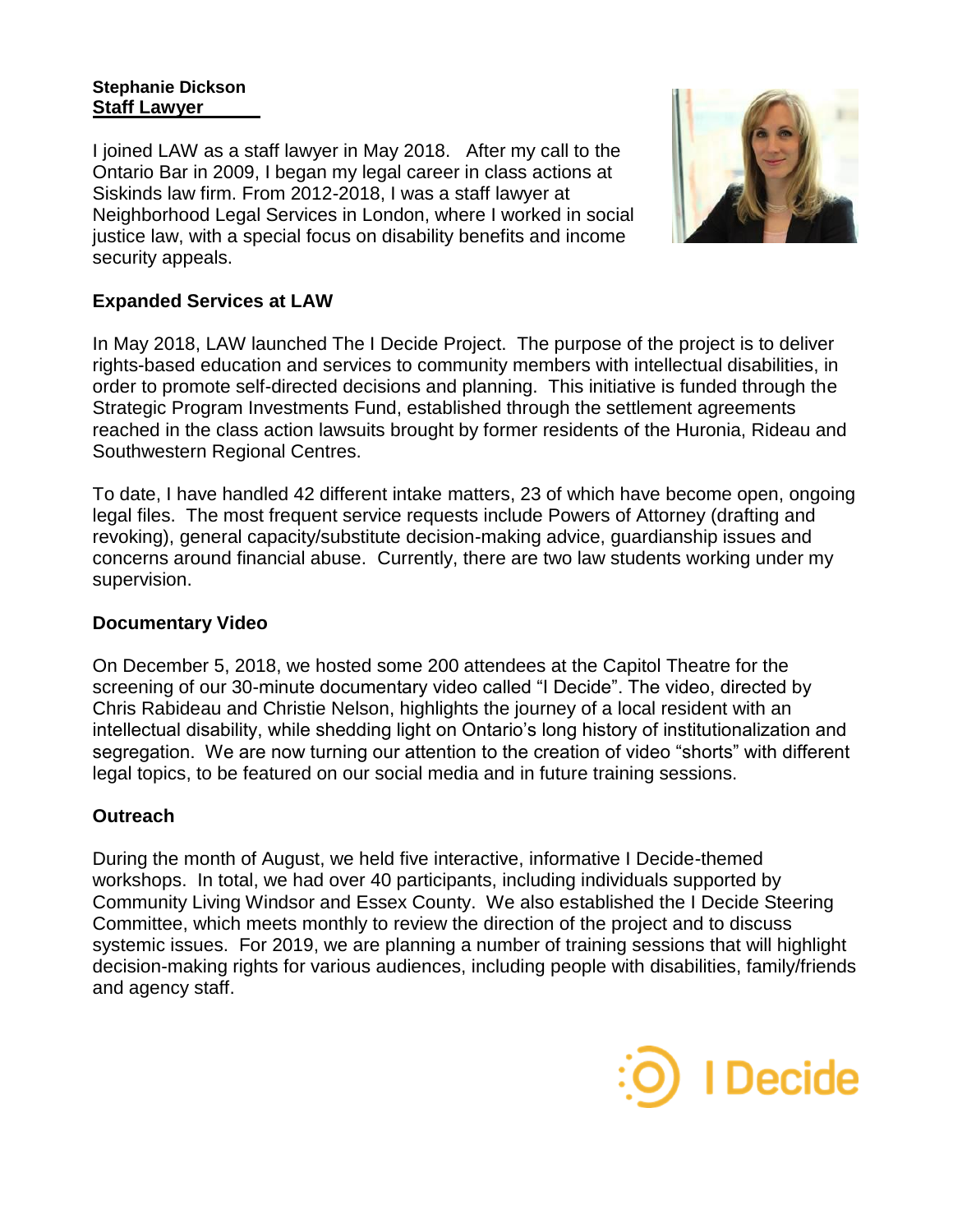#### **Claire Gatto Staff Social Worker**

As Staff Social Worker I provide direct social work services to clients, provide supervision for students at our clinic, and community development activities relating to social inclusion.



#### **Service Provision**

The direct service I provide involves advocacy, short term or long term counselling in relation to an advocacy issue, case management, connecting clients to services and resources, information and referrals. These services are provided mainly in the area of social assistance, housing, immigration matters, accessing healthcare, and individuals who have experienced a crime who wish to apply for compensation to the Criminal Injuries Compensation Board.

Through the process of working with individuals who have experienced violence, particularly individuals applying to the Criminal Injuries Compensation Board, a trauma-informed lens is integrated in this process for safety and wellness.

#### **Student Supervision**

I am a placement supervisor for Bachelor of Social Work students from the University of Windsor where I have the opportunity to help students gain field experience and meet their placement goals. I provide supervision to social work students and also consultation and support to law students who are assigned individual cases.

## **Community Activities**

In February of 2018 Legal Aid Ontario's Racialized Communities Consultation Strategy event was held in Windsor. For this event I organized and outreached to clients, community partners, and the broader community. LAO's Racialized Communities Strategy is intended to learn about the issues that racialized people experience accessing legal services to enhance services and improve justice outcomes. Members of the Racialized Communities Consultation Strategy facilitated the discussion. The event generated important conversations that served to better understand the needs and experiences of racialized community members' access to a range of legal services.

In October of 2018, I was pleased to organize and invite W.E. Trans Support to lead a workshop on issues facing the Transgender communities. In an effort to be responsive to the diverse communities LAW serves, the workshop generated helpful discussions on how best to serve and work alongside Transgender people.

As part of a Windsor-wide community crisis intervention response to individuals and families who at an elevated risk, I participate in weekly Situation Table meetings alongside other community agencies. The Situation Table is an intervention strategy where LAW is able to assist individuals and families as a coordinated response with community partners, particularly those at risk of becoming homeless and victims of violence.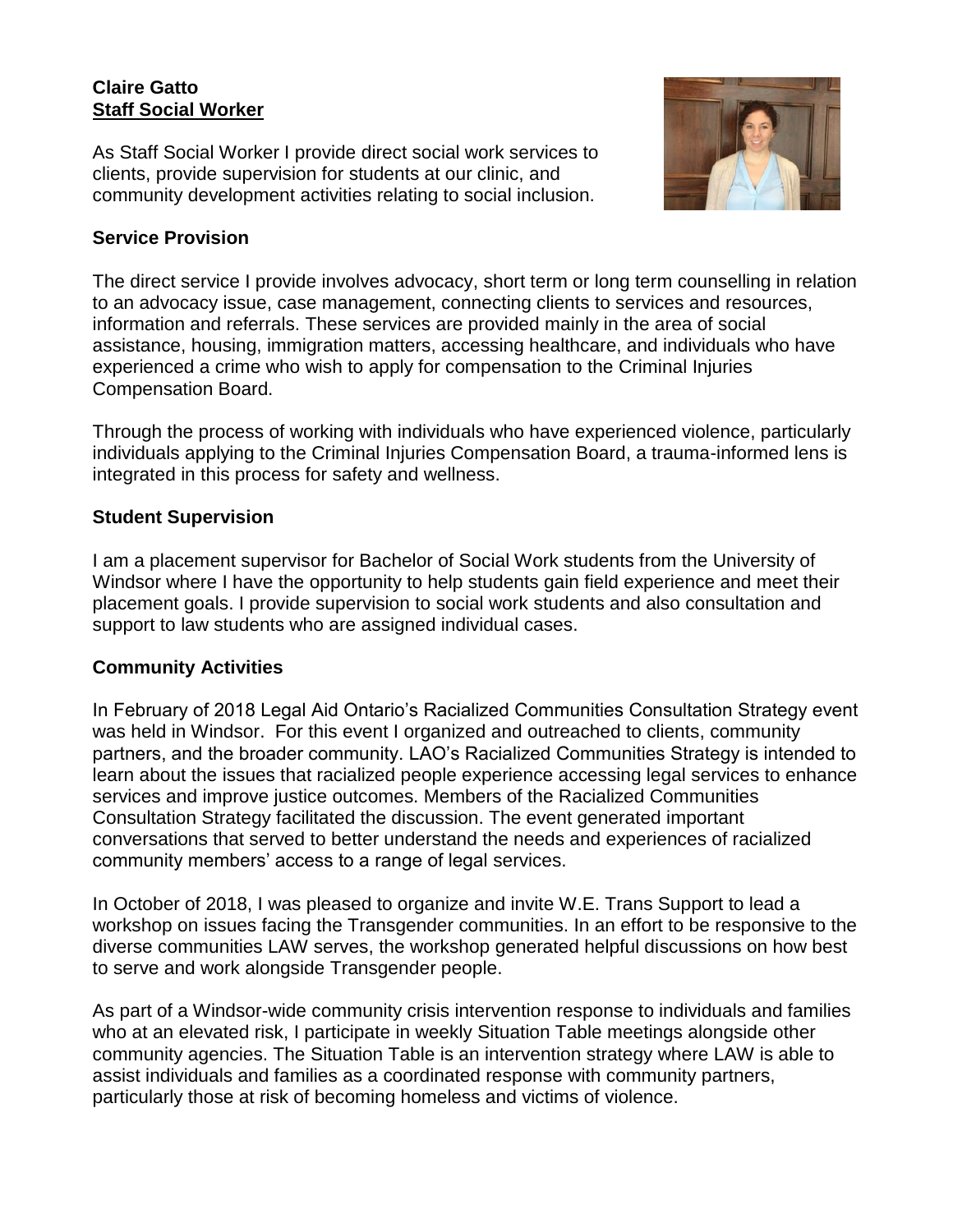## **Sharon George Indigenous Justice Coordinator**

I was hired as Indigenous Justice Coordinator (IJC) in May, 2018. In May and June of 2018 I attended the Southwest Clinics Legal Conference, then off to Kingston for The Whole Lawyer (Assoc. for Canadian Clinical Legal Education), then attended Racial Justice Lead



the Change Provincial Forum in Toronto. I also had an opportunity introduce myself to all of the previous clients, identifying and following up with assisting them with their issues.

#### **Outreach**

I re-designed the Indigenous Justice Program brochure to ensure it reflected the services of LAW for referrals and outreach of services available to the Indigenous population. I read and became familiar with the "Truth and Reconciliation – IJC Call for Action Report". We will continue to follow-up on the recommendations of that report for LAW. During the term I facilitated two Indigenous Cultural Training sessions the staff and students.

We have been present in the community by participating with information tables at community events, such as National Aboriginal Awareness Day in June and attending many local ceremonies. I have been meeting with various community agencies to promote the program and begin a recruitment process of Indigenous clients. We led the organizing of the "Sisters in Spirit" ceremony in October and worked with other community partners to host a very successful event at Dieppe Park.

We have begun to set up Satellite Offices for the Indigenous Justice Program. To date, Caldwell First Nation and Aboriginal Child Resource Centre have agreed to have services to their community members. Ska:na (Early-on/Child Care) will be starting shortly, which will also service Can-Am Indigenous Friendship Centre.

#### **Program Evaluation**

The Southwest Clinics engaged with Mary Jamieson to conduct an evaluation of the Indigenous Justice Program Evaluation. Mary has verbally reported that the responses from agencies who attended with her went very well; with many good words and suggestions for the program; a written report will be provided prior to fiscal year end.

We are working with the Chatham-Kent Community Legal Clinic to identify what community services the Indigenous population of Chatham-Kent utilize, which in-turn would possibly expand the services provided by the Clinic to the Indigenous people in Chatham Kent. The Program Evaluator will be preparing a brief report by the end of March, 2019.

#### **Kettlepoint/Ipperwash**

The Program has been working with Professor Beverly Jacobs & Law Student Stephanie Pangowish of the University of Windsor on the Kettlepoint/Ipperwash Call to Action-Inquiry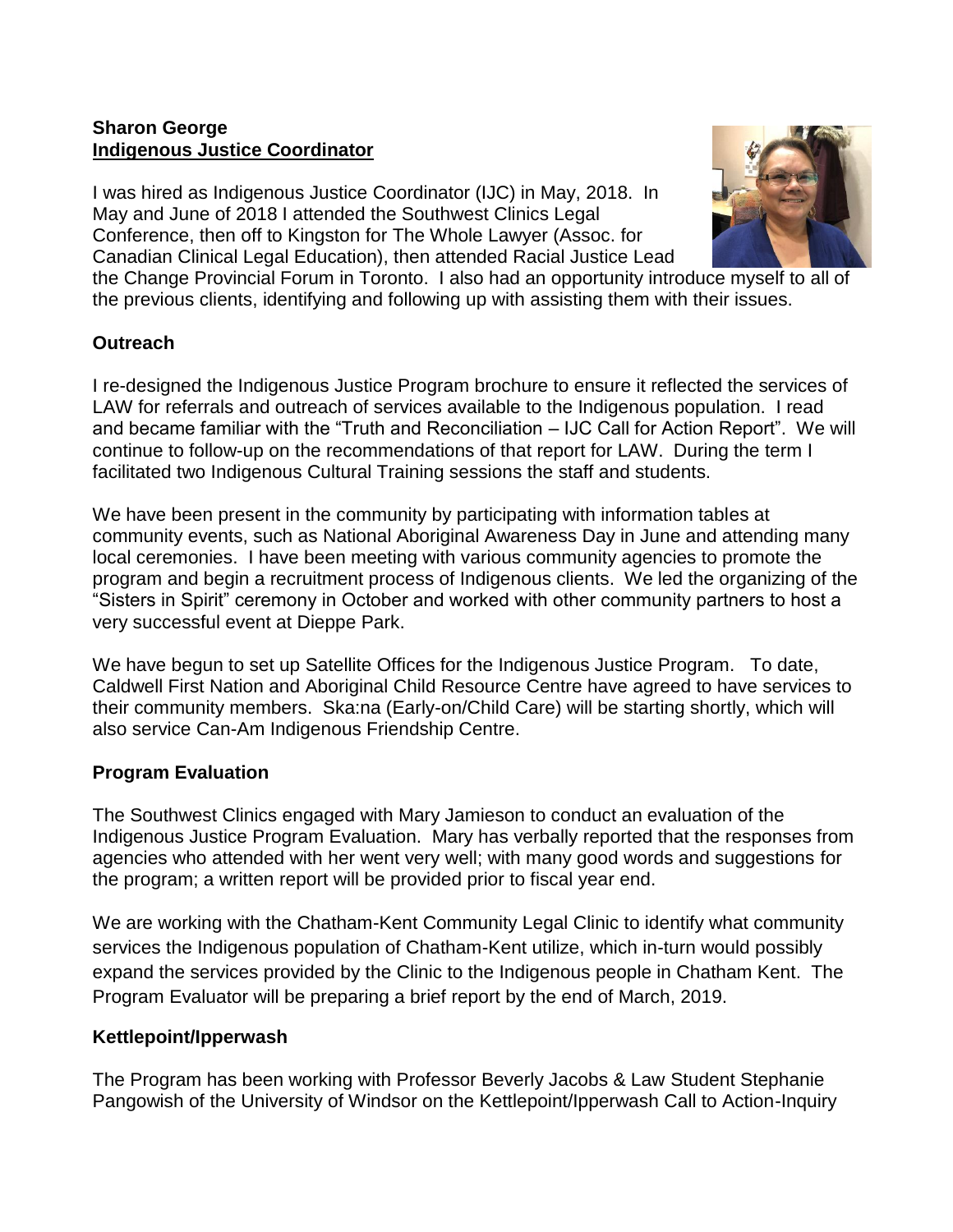report about the killing of Dudley George. A formal report will be completed with recommendations of how to move forward with the recommendations of the initial inquiry.

## **Summary**

The goal over the next few months is to continue to focus on Indigenous recruitment of clientele, as well getting a firmer idea of the issues and concerns of the Indigenous population in Windsor area, this will provide better direction of service delivery for the next fiscal year for Indigenous people.